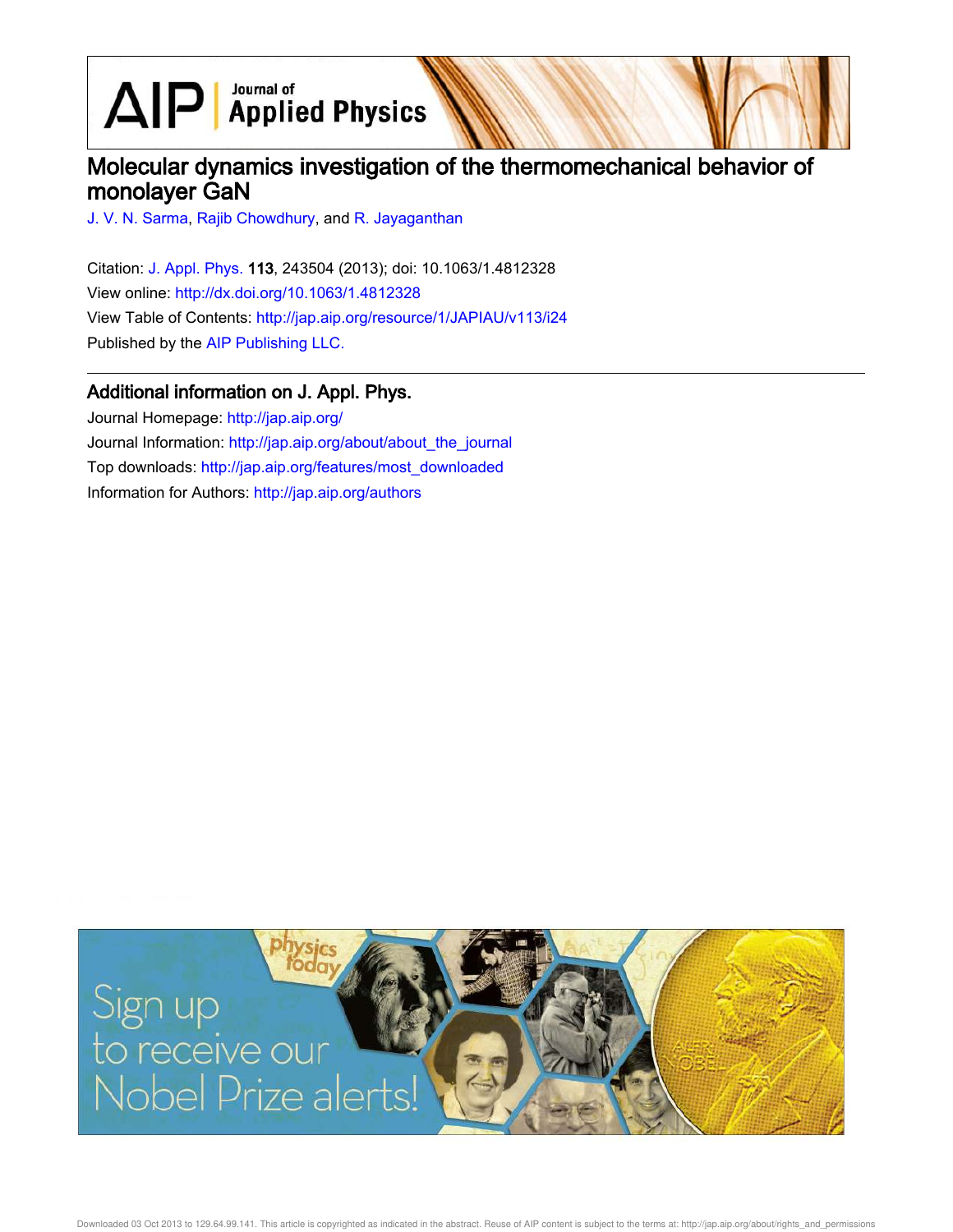

# Molecular dynamics investigation of the thermomechanical behavior of monolayer GaN

J. V. N. Sarma,  $1, a)$  Rajib Chowdhury,  $2, b)$  and R. Jayaganthan  $3, c)$ 

*Center of Nanotechnology, Indian Institute of Technology Roorkee, Roorkee 247 667, India Department of Civil Engineering, Indian Institute of Technology Roorkee, Roorkee 247 667, India Department of Metallurgical and Materials Engineering and Center of Nanotechnology, Indian Institute of Technology Roorkee, Roorkee 247 667, India*

(Received 11 April 2013; accepted 10 June 2013; published online 26 June 2013)

Molecular dynamics simulations are performed on monolayer gallium nitride to study their mechanical behavior at various temperatures in the range of 10 to 1700 K. The transition from brittle to ductile nature has been illustrated from the evolution of fracture at two different temperatures of 700 and 1300 K. Brittle to ductile transition temperatures *TBDT* are obtained from the plots of logarithm of yield stress and inverse temperature at different strain rates and compared qualitatively with the same system in the presence of single and diatomic vacancies. Logarithm of strain rate against inverse of  $T_{BDT}$  thus obtained represents an Arrhenius plot, the slope of which corresponds to the activation energy of dislocation glide that is found to be approximately  $2.0 \pm 0.05$  eV for the present case. This suggests that the brittle to ductile transition is controlled by the dislocation mobility as in the case of other semiconductors like silicon and germanium. This behavior is found to be consistent with the presented underlying models. In addition, thermal conductivities are obtained over a temperature range of 300 to 2000 K from the equilibrium Green-Kubo formulations and compared with the (25,0) nanotube that is generated from the same system of monolayer GaN. The values are found to be decreased in both the cases as compared to the bulk gallium nitride, and the reduction in the values of thermal conductivity can be attributed to the finite size effects, increased surface inelastic scattering, and change of phonon spectrum at low dimensions, respectively. © 2013 AIP Publishing LLC. [http://dx.doi.org/10.1063/1.4812328]

### I. INTRODUCTION

Monolayer inorganic nanostructures such as boron nitride  $(BN)$ ,  $1-3$  zinc oxide  $(ZnO)$ ,  $4.5$  and transition metal oxides $6,7$  are showing upcoming interests in the research community in recent years as that of graphene monolayers,<sup>8</sup> mainly due to their special characteristic properties at the nanoscale and amazing functionalities for wide applications in the nanoelectronics and sensor industry. $9-12$  The successful synthesis of single walled nanotubes of gallium nitride (GaN) by "epitaxial casting"<sup>13</sup> and also the formation of monolayers of BN and ZnO strongly suggests the possibility of experimental existence of monolayer GaN (GaN-ML) in the very near future. Recently, Yeh *et al.*<sup>14</sup> have reported the application of monolayer GaN as growth templates for light emitting diodes. GaN nanostructures of low thermal conductivity  $\kappa$  could be advantageous in nanoscale energy harvesting devices,  $15$  due to their increased figure of merit. Wang *et al.*<sup>16</sup> have calculated the brittle to ductile transition temperatures for GaN nanotubes under different applied strain rates. They later applied nonequilibrium molecular dynamics (MD) simulations to obtain the  $\kappa$  of GaN nanotubes along the tube axis and found the value to be in the order of few tens of W/mK at  $600 \text{ K}$ .<sup>17</sup> Single crystalline GaN nanotubes were also studied for their transport properties using *ab-*

0021-8979/2013/113(24)/243504/7/\$30.00 113, 243504-1 © 2013 AIP Publishing LLC

*initio* techniques.<sup>18</sup> Based on the first-principle calculations, Chen *et al.*<sup>19</sup> studied the band gap engineering in GaN-ML by chemical modification and under external electric field. By using analytical formulations, the effective mechanical properties of hexagonal-BN monolayers were predicted by Boldrin *et al.*<sup>20</sup> which agreed well with the other simulation and experimental approaches. Sarma *et al.*<sup>21</sup> have recently obtained the mechanical behavior of GaN-ML under uniaxial tension using molecular dynamics. Although some reports exist on the thermal properties of GaN nanotubes, especially the thermomechanical behavior of GaN-ML has been rarely investigated, in spite of its important applications.

In this paper, MD simulations are performed using Stillinger-Weber (SW) potential on a system of GaN-ML, which resembles graphene monolayer with carbon atoms replaced by alternating gallium (Ga) and nitrogen (N) atoms. More details on the structure of GaN-ML can be found elsewhere.<sup>19,21</sup> The SW form of potentials has been successfully employed in recent years on GaN nanostructures.<sup>16,17,21,22</sup> We investigated the mechanical behavior of such a system at different initial temperatures and obtained the brittle to ductile transition temperatures as a function of applied tensile strain rate. Evolution of fracture at selected temperatures has been illustrated to confirm this transition. Equilibrium Green-Kubo (GK) formulations are employed to obtain thermal conductivity at the simulated temperatures and compared with (25,0) nanotube that is generated from the same GaN-ML.

<sup>&</sup>lt;sup>a)</sup>Electronic mail: jvnano11@gmail.com

b)Electronic mail: rajibfce@iitr.ernet.in

c)Electronic mail: rjayafmt@iitr.ernet.in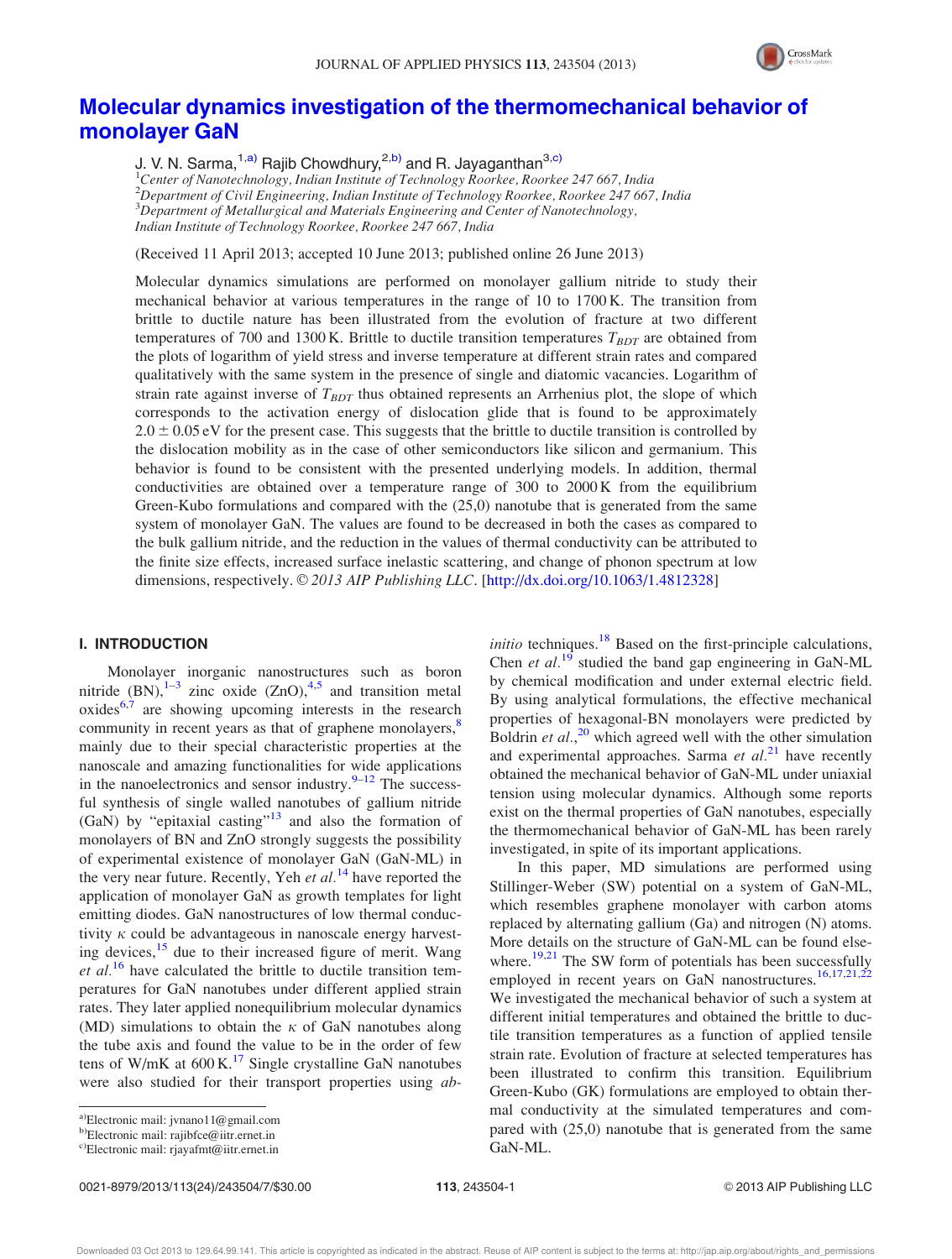## II. MODELING AND SIMULATION

Molecular dynamics code  $LAMMPS<sup>23</sup>$  has been used in this work. The parameters provided by Bere and Serra<sup>24</sup> for the SW potential<sup>25</sup> to describe the force fields between gallium and nitrogen atoms were employed on a system of square shaped GaN-ML of nearly 8.5 nm in length that accommodates 1450 atoms. This form of empirical potentials was proven to be robust even in the presence of point and line defects for the GaN system. The system was considered to be canonical and the constant temperature was maintained by applying Nose'-Hoover thermostat.<sup>26</sup> With a time step of  $\Delta t = 0.5$  fs, the equations of motion through time were solved using the Velocity-Verlet integration algorithm. The system was initially brought to equilibrium configuration by a relaxation process for  $s = 2 \times 10^4$  steps.

To investigate the effect of temperature on the mechanical behavior of GaN-ML, the temperature was varied from 10 to 1700 K at a constant strain rate of 0.89%/ps. Uniaxial tensile loading was applied at this strain rate at one of the ends, keeping the other end fixed. The axial stress  $\sigma_v(t)$  was taken to be the arithmetic average of the local stresses on all atoms, normalized to actual volume from that of the simulation cell volume. If  $\varepsilon$ <sub>v</sub> is the strain, the strain rate is given by:  $\dot{\varepsilon} = \varepsilon_v / s \Delta t$ . As the lifetime  $\tau$  of a loaded solid, defined as the time taken before its breakdown, is mainly determined by the stress and temperature, it is essential to study the variation of fracture strength  $\sigma_y$  with temperature *T*. Fracture is initiated when Bailey's integral, $^{27}$  i.e., the principle of linear summation of partial fracture is satisfied

$$
\int_{0}^{t_f} \frac{dt}{\tau[\sigma_y(t),T]} = 1,
$$
\n(1)

where  $t_f$  is the fracture time. The lifetime  $\tau[\sigma_y(t), T]$  was shown to follow the universal Arrhenius relation<sup>2</sup>

$$
\tau = \tau_0 \exp\left(\frac{U_0 - \gamma \sigma_y}{k_B T}\right),\tag{2}
$$

where  $\tau_0$  is natural vibration period of atoms,  $U_0$  is the atomic binding energy, which is the activation energy for fracture,  $\gamma = q\sigma_y V$ , where *q* is the coefficient of local over stresses and *V* is the activation volume, which is related to molecular structural disorientation, and  $k_B$  is the Boltzmann constant. This Maxwell-Boltzmann distribution shows that the energy barrier  $(U_0 - \gamma \sigma_y)$  and the temperature *T* determine the life time  $\tau$ . Substituting Eq. (1) into Eq. (2), we have

$$
\sigma_f(T) = \frac{U_0}{\gamma} + \frac{k_B}{\gamma} \ln\left(\frac{\gamma E \dot{\varepsilon} \tau_0}{k_B T}\right) T,\tag{3}
$$

where  $E = \sigma_y/\varepsilon_y$  is the Young's modulus and  $\sigma_f = E \varepsilon t_f$ , for a linear elastic solid. Since the logarithmic multiplier slightly depends on the fluctuations in  $\gamma$ ,  $\dot{\varepsilon}$  and *T*, it can be assumed to be constant.<sup>29</sup> Thus, Eq. (3) may be simplified as

$$
\sigma_f(T) = A + B \times T,\tag{4}
$$

where  $A \equiv \frac{U_0}{\gamma}$ ;  $B \equiv \frac{k_B}{\gamma} \ln \left( \frac{\gamma E \dot{\epsilon} \tau_0}{k_B T} \right)$ . Equation (4) predicts that the fracture stress changes linearly with the temperature with an intercept on the stress axis, provided  $\gamma$  = constant and  $U_0$  = constant. To further understand the effect of temperature on crack propagation, we apply quantized fracture mechanics  $(QFM)^{30}$  which assumes that fracture of small systems with a given geometry and type of loading occurs at "quantized" stresses, in contrast to classical continuum methods like Griffith's criterion and stress-intensity factor based methods. QFM considers the quantum nature of solid at atomic scale and takes into account the underlying crystal structure by substituting the differentials in the Griffith's criterion with finite differences. Considering mode I loading and blunt crack, i.e., chains of removed atoms in the case of nanostructures, on a finite width (2*w*) plate, if 2*l* is the crack length and  $\rho$  is the tip radius of the crack, the failure strength can be predicted  $as<sup>31</sup>$ 

$$
\sigma_f(l,\rho) = \sigma_c(\dot{\varepsilon},T) \sqrt{\frac{1+\rho/2a}{1+2l/a}} \left[\frac{2w}{\pi l} \tan\left(\frac{\pi l}{2w}\right)\right]^{1/2}, \quad (5)
$$

where  $\sigma_c$  is the ideal strength of the defect-free material and *a* is the fracture quantum which is the minimum extension of the crack per one interatomic bond breaking along the crack propagation direction. In the case of a defect-free structure,  $\sigma_f = \sigma_c$  since,  $2L = 0$ , and  $\rho = 0$ . Such a dependence of fracture strength on thermal activation energy and temperature suggests the transition from brittle to ductile nature of GaN-ML at some particular temperature for a given strain rate. At a constant strain rate, the yielding of a crystal is a thermally activated process that mainly occurs by the generation and glide of dislocations.<sup>32</sup> The activation enthalpy for such a process is expressed by

$$
\Delta H = -T \times V \left( \frac{\partial \tau_y}{\partial T} \right) \dot{\epsilon},\tag{6}
$$

where the activation volume *V* can be written as

$$
V = k_B T \left( \frac{\partial (\ln \dot{\epsilon})}{\partial \tau_y} \right)_T.
$$
 (7)

The yield stress  $\tau$ <sub>y</sub> can be related to the activation enthalpy as

$$
\tau_{y} = A \dot{\varepsilon}^{1/n} \exp\left(\frac{\Delta H}{k_{B}T}\right),\tag{8}
$$

where *A* and *n* are constants such that  $n\Delta H = \Delta H_d$  is approximately the activation energy for the dislocation glide. Then, the temperature independent fracture strength  $\sigma_f = \tau_f/S$ , *S* being the geometrical parameter, and the brittle to ductile transition temperature  $T_{BDT}$  are related through activation enthalpy, using Eq.  $(8)$  as

$$
T_{BDT} = \frac{\Delta H}{k_B \ln\left(\frac{S\sigma_f}{A\hat{\epsilon}^{1/n}}\right)},\tag{9}
$$

which can be rearranged as

Downloaded 03 Oct 2013 to 129.64.99.141. This article is copyrighted as indicated in the abstract. Reuse of AIP content is subject to the terms at: http://jap.aip.org/about/rights\_and\_permissions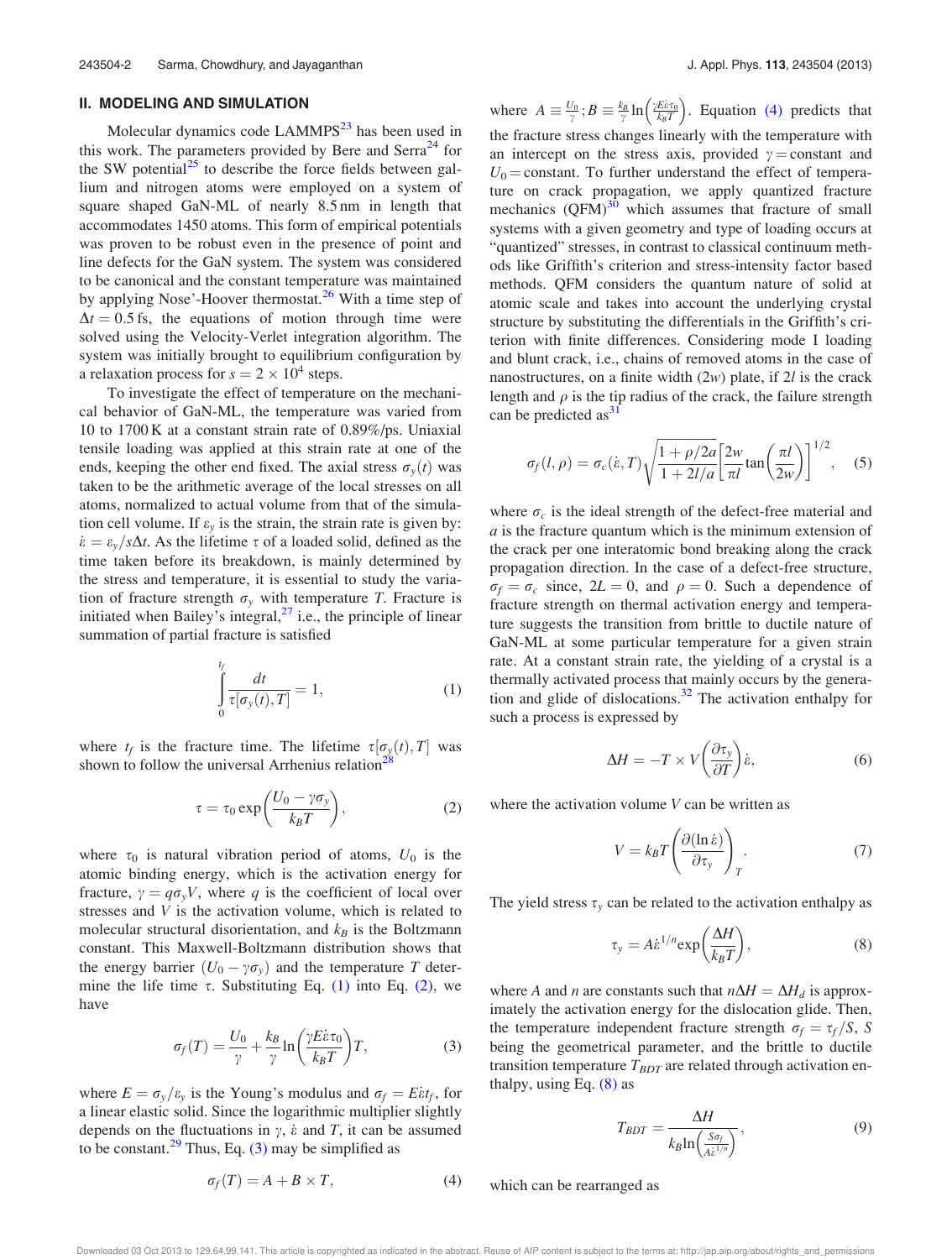$$
\ln(\dot{\varepsilon}) = (-\Delta H_d / k_B) \frac{1}{T_{BDT}} + n \ln(S\sigma_f / A). \tag{10}
$$

This represents a straight line for  $\ln(\dot{\varepsilon})$  versus  $1/T_{BDT}$  plot with a slope of  $\Delta H_d/k_B$  and an intercept of  $nln(S\sigma_f/A)$ . We obtained the values of  $T_{BDT}$  for different strain rates:  $\dot{\epsilon} = 0.1, 0.4, 0.89, 1.6,$  and 2.5%/ps that are calculated as described above.

Thermal conductivity can be obtained from equilibrium molecular dynamics using GK equations, steady state nonequilibrium simulations, and nonequilibrium molecular dynamics simulations. The latter two formulations are based on the nonequilibrium thermodynamics, while the GK method relies on the calculations of per atom potential and kinetic energies and per-atom stress tensor in a steady-state equilibrated simulation. We choose to employ GK approach, as it is believed to give fairly accurate results, although at the expense of longer simulation times. The GK formulas relate the ensemble average of the auto-correlation of the heat flux *J* to the thermal conductivity  $\kappa$ 

$$
J = \frac{1}{V} \left[ \sum_{i} e_{i} \vec{v}_{i} - \sum_{i} S_{i} \vec{v}_{i} \right]
$$
  
\n
$$
= \frac{1}{V} \left[ \sum_{i} e_{i} \vec{v}_{i} + \sum_{i < j} (\vec{f}_{ij} \cdot \vec{v}_{j}) \vec{X}_{ij} \right]
$$
  
\n
$$
= \frac{1}{V} \left[ \sum_{i} e_{i} \vec{v}_{i} + \frac{1}{2} \sum_{i < j} (\vec{f}_{ij} \cdot (\vec{v}_{i} + \vec{v}_{j})) \vec{X}_{ij} \right]
$$
(11)

which indicates the energy conservation with *e<sup>i</sup>* being the per atom energy (kinetic and potential) and  $S_i$  being the per-atom stress tensor. The thermal conductivity is then obtained by

$$
\kappa = \frac{V}{k_B T^2} \int_0^\infty \langle J_x(0) J_x(t) \rangle dt
$$
  
= 
$$
\frac{V}{3k_B T^2} \int_0^\infty \langle \vec{J}(0) . \vec{J}(t) \rangle dt.
$$
 (12)

Initial temperatures on the GaN-ML are taken from 300 to 2000 K in steps and the corresponding thermal conductivities are obtained through simulation. The procedure is repeated with a single walled nanotube generated from the same GaN-ML, for comparison.

#### III. RESULTS AND DISCUSSION

Fig. 1 illustrates the variation of tensile stress versus strain at different temperatures from  $10K$  to  $1700K$ , at a constant strain rate of 0.89%/ps. A linear elastic behavior that follows Hooke's law can be seen at all simulated temperatures except at higher temperatures. At room temperature, the critical stress and strain of the GaN-ML are found to be 19.08 GPa and 4.8%, respectively, giving rise to a tensile strength of 0.411 TPa. Thus, the initial brittleness of monolayer GaN is observed to be smaller than the graphene sheet, which could be due to the decreased bond strength among the Ga-Ga, N-N, and Ga-N bonds as compared to the



FIG. 1. Stress-strain response of GaN-ML at different temperatures in the range of 10 to 1700 K at a strain rate of 0.89%/ps. The linear behavior indicates the elastic nature, except for the higher temperatures. A zig-zag type of variation of the response at higher temperatures is shown in the inset. This indicates the transition to ductile nature at higher temperatures.

C-C bond. At higher temperatures, a zig-zag type of variation could be observed as represented in the inset, which indicates that the monolayer fails in a brittle manner at low temperatures and in a ductile manner at higher temperatures. The critical stress can be observed to be much lower at higher temperatures than at low temperatures, which confirms the role of thermally activated process in the elastic behavior of monolayer GaN, because with increase in the temperature, large number of atoms gain sufficient energies to overcome the energy barrier  $(U_0 - \gamma \sigma_v)$ .

The fracture evolution as captured at the simulation temperatures of 700 K and 1300 K for a given strain rate of 0.89%/ps is given in Fig. 2. The blue and red atoms indicate N and Ga atoms, respectively. The corresponding values of fracture stress and strain are also shown at different rupture incidents during fracture. It can be seen that, at lower temperatures before fracture, the crack propagates with a clean cut by the formation of atomic vacancies, which indicates the failure in brittle manner. At the temperature close to  $T_{BDT}$ , initiation of the formation of a group of chain of atoms with a clear necking that link two separated portions before fracture could be observed. The reason for such a necking of atoms being, at some temperature around this particular temperature, the brittle to ductile transition has occurred for a given strain rate and the applied tensile loading no longer suffices for the propagation of the crack tip. The emitted dislocations from the tip make it blunt, thereby shielding the tip from the applied loading, resulting in the necking of atoms. The negative values of corresponding stresses further confirm this shielding by compressing the group of atoms due to higher temperature.

The initial location of the crack depends on several parameters, such as the direction of applied loading, the strain rate, geometry of the structure, and most importantly the boundary conditions. Too low strain rate has an effect of making the tensile behavior quasi-static at the same time at the expense of computational cost, while too high strain rate alters the accuracy of the tensile behavior itself. The nature of boundary conditions dramatically changes the location of the crack. With the applied periodic boundary conditions in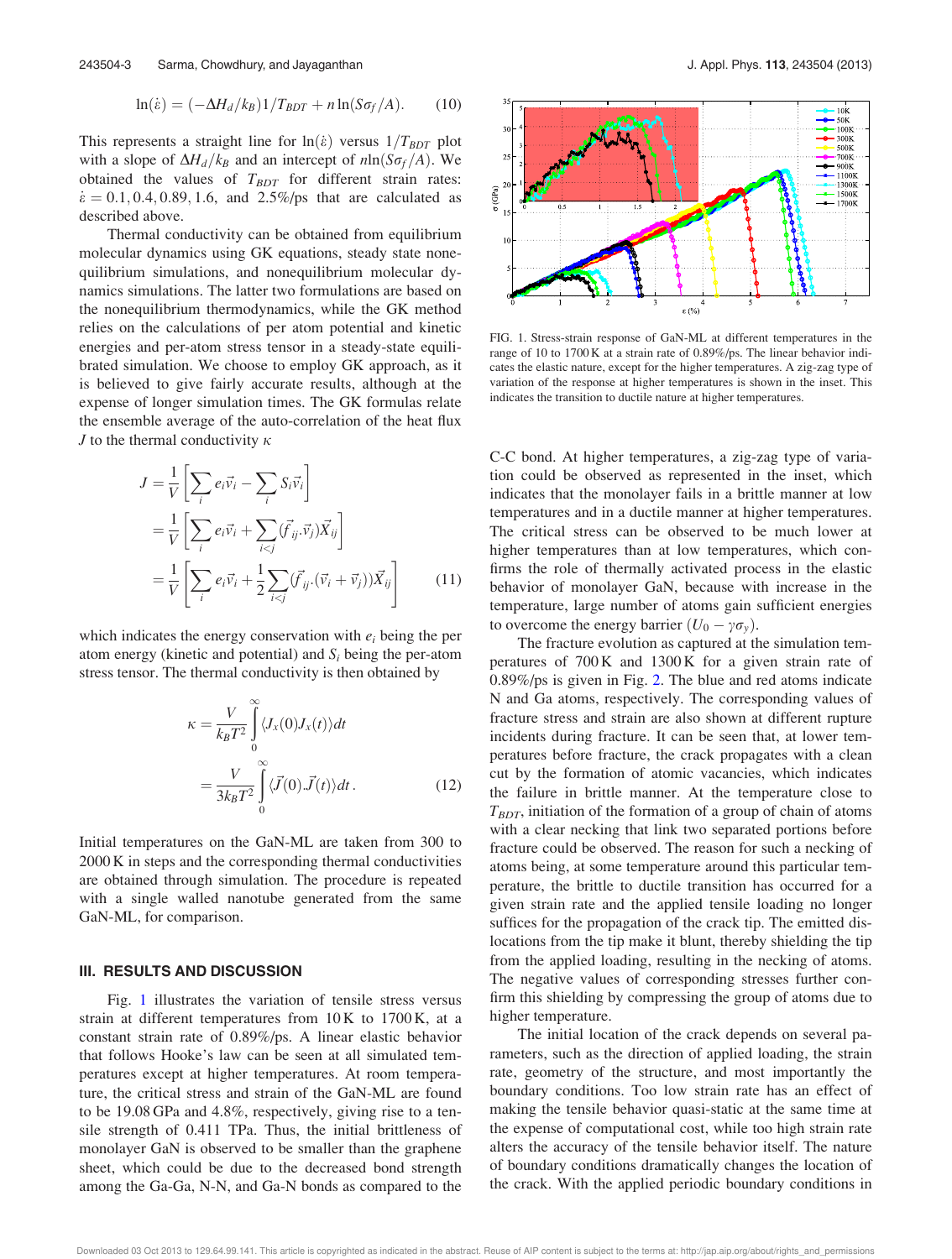

FIG. 2. The fracture process at 700 K and 1300 K. The values in the parentheses are the critical stress (in GPa) and strain (in%), respectively, at that particular instant of fracture time. At 700 K, the fracture occurs with a clear cut, indicating the brittle nature while at  $1300 \text{ K}$  which is close to  $T_{BDT}$  for this strain rate, the formation of a group of atoms as a chain that links the separated portions can be seen. The negative values of corresponding stresses represent the compression of the group of atoms due to higher temperature.

the present work, a slight deviation in the initial origin of crack from the location of half the length of the sheet, as is normally expected for a mode I Griffith's crack, could be observed in Fig. 2. However, the criterion that the propagation of the crack plane is normal to the plane of the direction of applied stress is fulfilled very well in the case of brittle failure as observed at 700 K, and thus could be still regarded as mode I Griffith's crack, irrespective of where the actual origin of the crack location on the longitudinal axis. However, in the case of a ductile failure as observed in the case of 1300 K, a mixed mode I and mode II failure, i.e., crack plane growing at an angle of  $60^{\circ}$  to the applied stress direction and also a much blunt crack tip can be noticed, further confirming the transition to ductile behavior at some higher temperature. Such observations of slight deviation from the expected location of crack were also noticed earlier for graphene and BN monolayers. $33,34$ 

The values of critical stress for the pristine GaN-ML are obtained from Fig. 1. The variation of critical stress thus obtained can be seen in Fig. 3 as a function of temperature. In the simulated range of initial temperatures, the critical stress decreases linearly with increasing temperatures. This indicates the transition from brittle to ductile nature at higher temperatures. This behavior is also in accordance with the prediction of Eq. (4). The stress versus strain simulations in



FIG. 3. The variation of critical stress with temperature is shown. The critical stress decreases linearly with increasing temperature, in confirmation with the prediction of Eq. (4). For comparison, the curves are obtained with the GaN-ML having single and double vacancies. All the three cases exhibit the similar qualitative behavior, although there are quantitative differences. A reduction in the critical stress of the GaN-ML in the presence of atomic vacancies is also evident. In all the three cases, a kink can be observed at higher temperatures, indicating the brittle to ductile transition.

the same range of initial temperatures are repeated with the GaN-ML in the presence of single and double atomic vacancies. For comparison, the values of critical stress thus obtained against the temperature are also plotted in Fig. 3 for both the cases. Qualitatively, all the three cases exhibit the similar linear behavior, although there are quantitative differences. The reduction in the values of initial critical stress due to the presence of atomic vacancies is also evident. This reduction in the strength of the GaN-ML may be due to the fact that the vacancies act as centers for the initiation of the crack and the atoms around the vacancy experiences reduced atomic coordination, giving rise to the fracture at a much earlier time step than the one with pristine GaN-ML. In all the three cases, a kink can be observed at higher temperatures that corresponds to a critical temperature  $T_c$  and a critical stress  $\sigma_c$ , indicating the brittle to ductile transition around that particular temperature. Kink-diffusion model<sup>35</sup> suggests that the variation of yield stress with temperature can be represented by plotting  $ln(\tau_v)$  versus 1/*T*. This is shown in Fig.  $4(a)$ , where  $ln(\tau_v)$  increases with increase in temperature. However, an abrupt change in the slope can be observed at a critical temperature  $T_c$ . The occurrence of changes in the slope is represented in the inset. The different slopes at high temperature  $T > T_C$  and low temperature  $T < T_C$  regimes, respectively, correspond to two different activation enthalpies  $H_1$  and  $H_2$  for dislocation glide. Such features of formation of a kink in the critical stress versus temperature plots and the change of slopes at low and high temperature regime are qualitatively very similar to the experimental observations for bulk GaN crystal. $36$  The interesting advantage of such a plot is the direct prediction of fracture stress and  $T_{BDT}$ without any fracture measurements. The simulations are repeated for GaN-ML in the presence of single and diatomic vacancies under the same strain rate. It can be seen that  $T_{BDT}$ falls nearly at the same point in all the three cases. This is as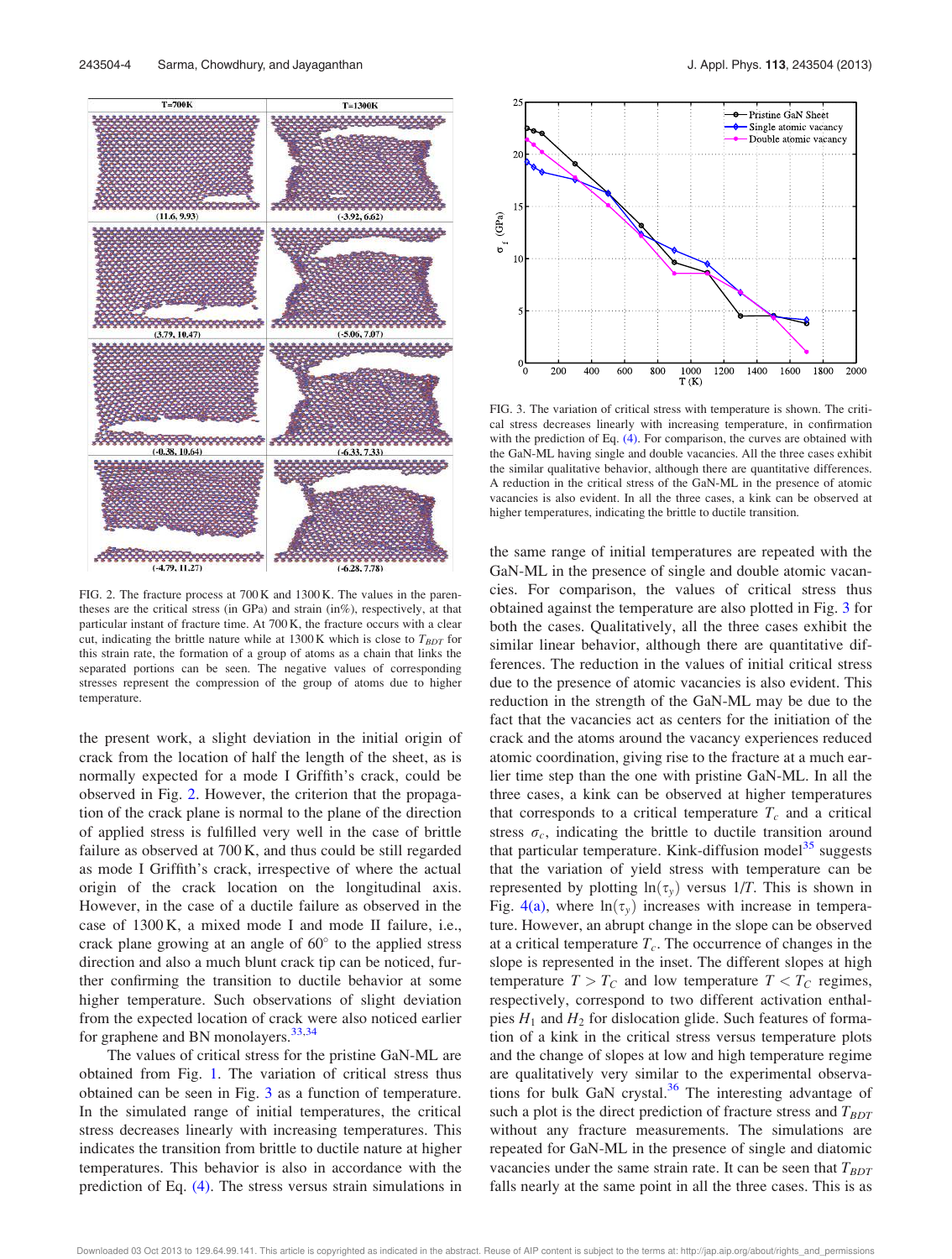

FIG. 4. (a) The variation of  $ln(\tau_v)$  as a function of inverse temperature at a strain rate of 0.89%/ps. The temperature at which an abrupt change in the slope of the curve occurs corresponds to  $T_{BDT}$ . The occurrence of change of slopes at high temperatures is shown in the inset. The results are compared for GaN-ML with single and diatomic vacancies. It can also be seen that *TBDT* falls nearly at the same point in all the three cases, as the fraction of vacant atoms in the GaN-ML is much lesser as compared to the total number of atoms in the GaN-ML; (b) the variation of  $ln(\tau_y)$  as a function of inverse temperature at strain rates of 0.1, 0.4, 0.89, 1.6, and 2.5%/ps. The corresponding values of  $T_{BDT}$  are obtained, as shown in Table I; (c) variation of  $\ln \varepsilon$  vs.  $1/T_{BDT}$ . The value of  $T_{BDT}$  shifts to the higher values with the increase in rate of applied tensile loading. The linear dependency is consistent with the prediction of Eq. (10).

expected, because the fraction of vacancy atoms present is much lesser as compared to the total number of atoms.  $T_{BDT}$ can be deduced from such plots and the values of  $T_{BDT}$  thus obtained for pristine GaN-ML by means of Fig. 4(b) for different strain rates of  $\dot{\epsilon} = 0.1, 0.4, 0.89, 1.6$ , and 2.5%/ps are tabulated in Table I. An abrupt increase of  $T_{BDT}$  can be seen with the increase in the strain rate  $\dot{\varepsilon}$  indicating an exponential variation. The values of  $T_{BDT}$  obtained from this work are in the consistent range of values as predicted for bulk GaN.<sup>37</sup>  $T_{BDT}$  is observed to increase with increase in the strain rate, which indicates that, as the rate of applied tensile loading is increased, the brittle nature is maintained till the higher temperatures in order to keep the enthalpy constant. The corresponding logarithmic variation of lne with inverse of  $T_{BDT}$  is shown in Fig.  $4(c)$  which represents that the value of  $T_{BDT}$ shifts to the higher values with the increase in rate of applied tensile loading. The linear dependency is consistent with the prediction of Eq. (10). Further, the slope of this Arrhenius plot corresponds to the activation energy for the dislocation glide  $\Delta H_d$ , as predicted first for silicon by John<sup>38</sup> by applying the theory of mobility of dislocations. The value of  $\Delta H_d$ thus obtained is approximately  $2.0 \pm 0.05$  eV for the present case, suggesting that the brittle to ductile transition is controlled by the dislocation mobility as in the case of other semiconductors like silicon and germanium.<sup>39,40</sup> The phenomenological quantity  $T_{BDT}$  depends on the initial test conditions, such as the geometry of the specimen, the method of applying the force, the strain rate, and also the environmental conditions. Below *T<sub>BDT</sub>*, the material is brittle and above which plastic deformation takes place for a given strain rate.

Thermal conductivity as a function of temperature for both pristine GaN-ML and the (25,0) nanotube is shown in Fig. 5. The results indicate that the thermal conductivity decreases with the increase in temperature for both the structures. A rapid reduction can also be seen at the initial temperatures and then saturating at higher temperatures. Compared to the thermal conductivity of bulk GaN, the values are observed to be decreased for the (25,0) nanotubes. This observation is consistent with the results observed previously by Wang *et al.*<sup>17</sup> by using non-equilibrium molecular dynamics. The results are in close agreement with that of Wang *et al.* for the nanotube of thickness 0.37 nm at 600 K. Such a reduction of  $\kappa$  as compared to the bulk values has also been reported previously for GaN nanowires by means of experiments.<sup>41</sup> Moreover, a similar characteristic reduction of  $\kappa$  at the higher temperatures was observed experimentally for bulk GaN.<sup>42</sup> The values of  $\kappa$  are further reduced in the case of pristine GaN-ML, which could be understood due to the difference in surface-to-volume ratio. The reduction of  $\kappa$  as compared to the bulk GaN may be attributed to the fact that, due to the small size effects, increased phonon-phonon interactions result in the increased thermal resistance, thereby decreasing the conductivity.<sup>43</sup> The reduction in  $\kappa$  at

TABLE I. *TBDT* (in K) at various strain rates (in%/ps).

| $\dot{\varepsilon}$ | 0.10   | 0.40    | 0.89    | 1.6     | 2.5     |
|---------------------|--------|---------|---------|---------|---------|
| $T_{BDT}$           | 833.33 | 1176.47 | 1250.00 | 1333.33 | 1666.67 |

Downloaded 03 Oct 2013 to 129.64.99.141. This article is copyrighted as indicated in the abstract. Reuse of AIP content is subject to the terms at: http://jap.aip.org/about/rights\_and\_permissions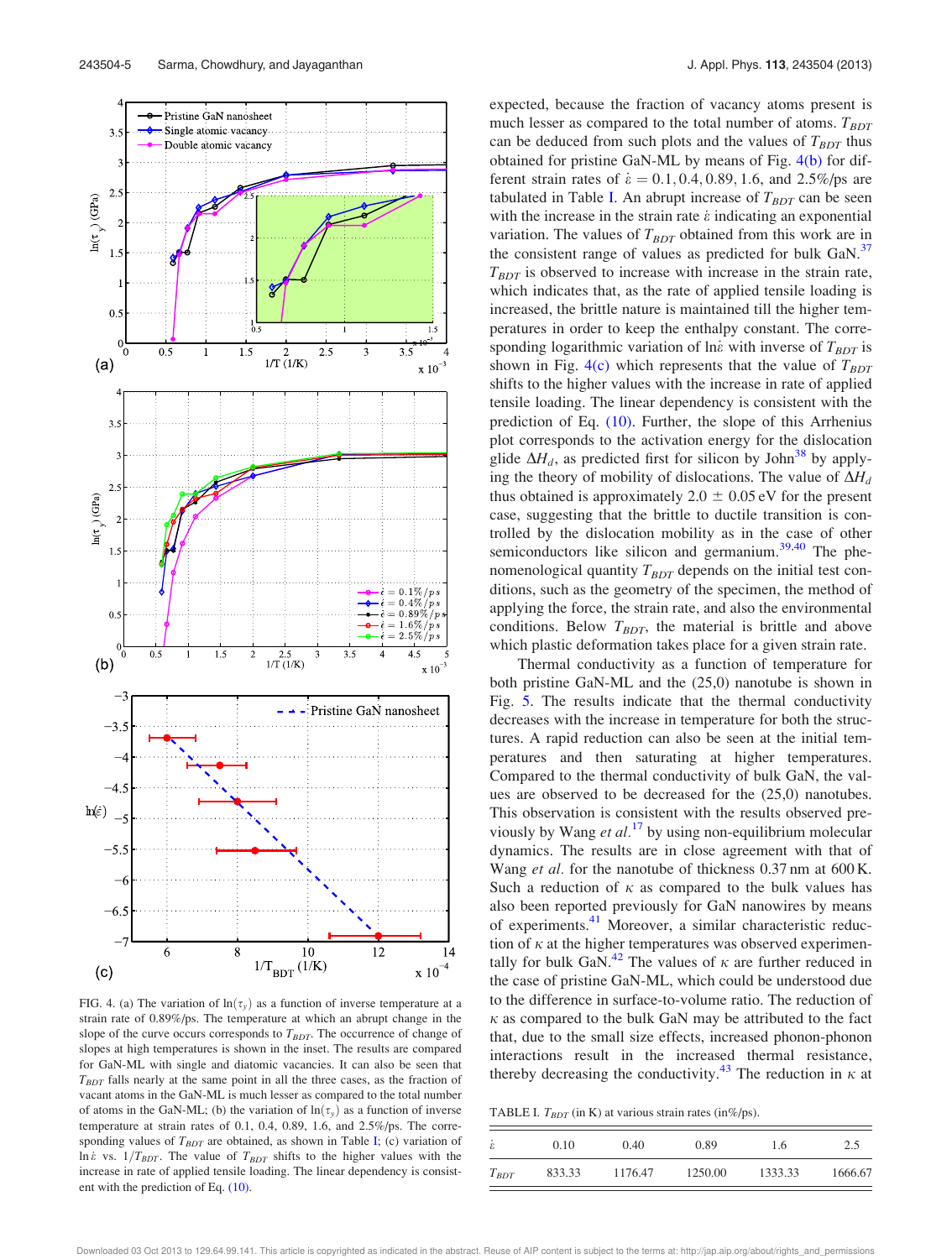

FIG. 5. The variation of thermal conductivity of GaN-ML in the temperature range of 300 to 2000 K. A rapid reduction in thermal conductivity that saturates at higher temperatures can be seen. At higher temperatures, the increased phonon-phonon interactions and the inelastic boundary scattering reduce the mean free paths. The results are compared with the (25,0) nanotube generated from the same GaN-ML.

higher temperatures could be the result of surface inelastic scattering and the reduced mean free path due to the dominant high frequency acoustic and optical phonon interactions. It was shown recently by theoretical investigation that, phonon confinement effect plays the major role in changing the phonon dispersion spectrum from that of bulk, resulting in much reduced phonon group velocity, leading to a significant reduction in thermal conductivity.<sup>44</sup> It was also shown there that, in the longitudinal acoustic phonon dispersion modes, the phonon confinement effect enhances the spacing between the adjacent branches, as the thickness of the nanotube is decreased. This accounts for the much more reduction in  $\kappa$  for monolayer.

### IV. CONCLUSIONS

MD simulations on a system of GaN-ML are performed to study the mechanical behavior under tensile loading as a function of temperature. The fracture stress decreases with increasing temperature and finally a zig-zag type of variation in the behavior was observed at higher temperatures that indicate the onset of ductile failure. The temperatures at which brittle to ductile transition occur are obtained from the  $ln(\tau_v)$  versus 1/*T* plots for different strain rates and also compared for the GaN-ML in the presence of single and diatomic vacancies. The values of  $T_{BDT}$  thus obtained are used to plot ln  $\dot{\epsilon}$  as a function of  $1/T_{BDT}$  and the linear behavior observed from such an Arrhenius characteristic qualitatively agree well as predicted from the presented models. The value of activation energy of dislocation glide that is equivalent to the slope of such a plot is approximately  $2.0 \pm 0.05$  eV for the present case, suggesting that the brittle to ductile transition is controlled by the dislocation mobility as in the case of other semiconductors like silicon and germanium. GK formulations have been employed to study the variation of thermal conductivity as a function of temperature. Thermal conductivity was observed to reduce rapidly at higher temperatures. High frequency phonon interaction spectrum and the surface inelastic scattering could be the cause of reduction in the thermal conductivity at high temperatures, whereas the small size effects may be attributed to be responsible for the reduction of  $\kappa$  as compared to that of bulk GaN case. Studies on thermomechanical behavior of a single layer semiconducting system would be of interest particularly while designing the nanoenergy conversion devices that benefit from the increased figure of merit.

#### ACKNOWLEDGMENTS

J.V.N. gratefully acknowledges the support from Dr. B. D. Pant, Dr. V. K. Khanna, and Dr. Chandra Shekhar (Director), of CSIR-CEERI, Pilani, India, by providing the study leave to carry out this work at IIT-R and thankful to the Institute Computer Center at IIT-R, for the computational facilities.

- <sup>1</sup>C. Zhi, Y. Bando, C. Tang, H. Kuwahara, and D. Golberg, "Large-scale fabrication of boron nitride nanosheets and their utilization in polymeric composites with improved thermal and mechanical properties," Adv. Mater. 21, 2889–2893 (2009).
- ${}^{2}$ H. Zeng, C. Zhi, Z. Zhang, X. Wei, X. Wang, W. Guo, Y. Bando, and D. Golberg, "White graphenes':boron nitride nanoribbons via noron nitride nanotube unwrapping," Nano Lett. 10, 5049–5055 (2010).
- <sup>3</sup>D. Golberg, Y. Bando, Y. Huang, T. Terao, M. Mitome, C. Tang, and C. Zhi, "Boron nitride nanotubes and nanosheets," ACS Nano 4, 2979–2993 (2010).
- <sup>4</sup>C. Tusche, H. L. Meyerheim, and J. Kirschner, "Observation of depolarized ZnO(0001) monolayers: Formation of unreconstructed planar sheets," Phys. Rev. Lett. 99, 026102 (2007).
- <sup>5</sup>O. Altuntasoglu, Y. Matsuda, S. Ida, and Y. Matsumoto, "Syntheses of zinc oxide and zinc hydroxide single nanosheets," Chem. Mater. 22, 3158–3164 (2010).
- <sup>6</sup>M. Osada and T. Sasaki, "Exfoliated oxide nanosheets: new solution to nanoelectronics," J. Mater. Chem. 19, 2503–2511 (2009).
- 7 J. N. Coleman, M. Lotya, A. O'Neill, S. D. Bergin, P. J. King, U. Khan, K. Young, A. Gaucher, S. De, R. J. Smith, I. V. Shvets, S. K. Arora, G. Stanton, H. Y. Kim, K. Lee, G. T. Kim, G. S. Duesberg, T. Hallam, J. J. Boland, J. J. Wang, J. F. Donegan, J. C. Grunlan, G. Moriarty, A. Shmeliov, R. J. Nicholls, J. M. Perkins, E. M. Grieveson, K. Theuwissen, D. W. McComb, P. D. Nellist, and V. Nicolosi, "Two–dimensional nanosheets produced by liquid exfoliation of layered materials," Science 331, 568–571 (2011).
- <sup>8</sup>K. S. Novoselov, A. K. Geim, S. V. Morozov, D. Jiang, Y. Zhang, S. V. Dubonos, I. V. Grigorieva, and A. A. Firsov, "Electric field effect in atomically thin carbon films," Science 306, 666-669 (2004).
- <sup>9</sup>M. Osada and T. Sasaki, "Two-dimensional dielectric nanosheets: Novel nanoelectronics from nanocrystal building blocks," Adv. Mater. 24, 210–228 (2012).
- <sup>10</sup>Q. H. Wang, K. Kalantar-Zadeh, A. Kis, J. N. Coleman, and M. S. Strano, "Electronics and optoelectronics of two-dimensional transition metal dichalcogenides," Nat. Nanotechnol. 7, 699-712 (2012).
- <sup>11</sup>K. A. N. Duerloo, M. T. Ong, and E. J. Reed, "Intrinsic piezoelectricity in two-dimensional materials," J. Phys. Chem. Lett. 3, 2871–2876 (2012).
- <sup>12</sup>K. Ariga, Q. Ji, J. P. Hill, Y. Bando, and M. Aono, "Forming nanomaterials as layered functional structures toward materials nanoarchitectonics," NPG Asia Mater. 4, e17 (2012).
- <sup>13</sup>J. Goldberger, R. He, Y. Zhang, S. Lee, H. Yan, H.-J. Choi, and P. Yang, "Single-crystal gallium nitride nanotubes," Nature 422, 599-602 (2003).
- <sup>14</sup>T.-W. Yeh, Y.-T. Lin, B. Ahn, L. Stewart, P. Daniel Dapkus, and S. Nutt, "Vertical nonpolar growth templates for light emitting diodes formed with GaN nanosheets," Appl. Phys. Lett. 100, 033119 (2012).
- <sup>15</sup>L. D. Hicks and M. S. Dresselhaus, "Thermoelectric figure of merit of a one–dimensional conductor," Phys. Rev. B 47, 16631–16634 (1993).